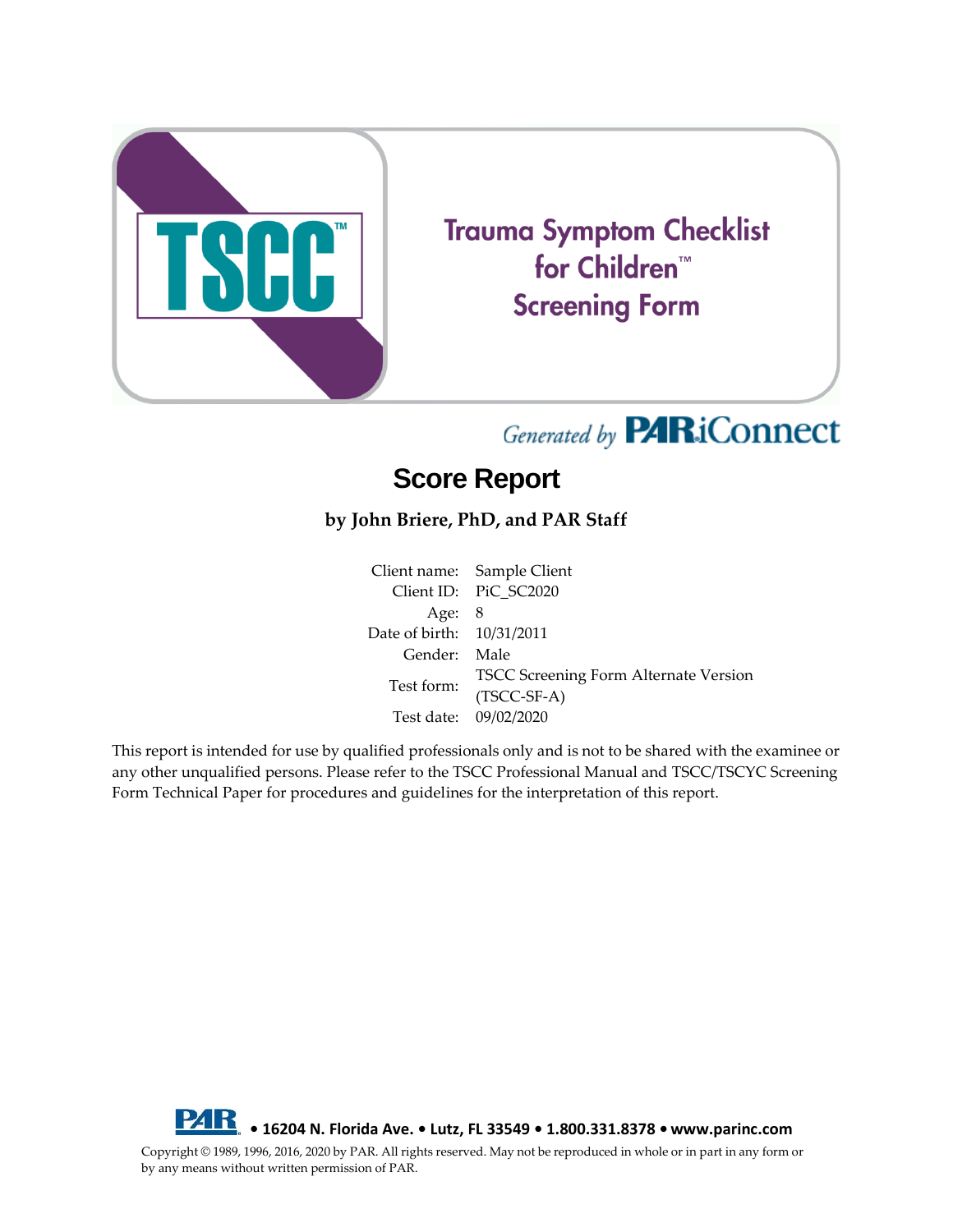#### TSCC-SF-A Score Summary

| <i><b>bcale</b></i> | Kaw score | Percentile | Classification |
|---------------------|-----------|------------|----------------|
| General<br>'Trauma  |           | 46         | Non-elevated   |

| Suicide risk item         | <b>Response</b> |
|---------------------------|-----------------|
| 6. Wanting to kill myself | Never           |

| <b>General Trauma</b> |           |          |  |  |
|-----------------------|-----------|----------|--|--|
| Raw                   |           | $\%$ ile |  |  |
| 36                    |           | >99      |  |  |
| 35                    |           | >99      |  |  |
| 34                    |           | >99      |  |  |
| 33                    |           | >99      |  |  |
| 32                    |           | >99      |  |  |
| 31                    |           | >99      |  |  |
| 30                    |           | >99      |  |  |
| 29                    |           | >99      |  |  |
| 28                    |           | >99      |  |  |
| 27                    |           | >99      |  |  |
| 26                    |           | 99       |  |  |
| 25                    |           | 98       |  |  |
| 24                    |           | 98       |  |  |
| 23                    |           | 97       |  |  |
| 22                    |           | 96       |  |  |
| 21                    |           | 95       |  |  |
| 20                    |           | 95       |  |  |
| 19                    |           | 94       |  |  |
| 18                    |           | 92       |  |  |
| 17                    |           | 91       |  |  |
| 16                    |           | 88       |  |  |
| 15                    |           | 85       |  |  |
| 14                    |           | 83       |  |  |
| 13                    |           | 80       |  |  |
| 12                    |           | 76       |  |  |
| 11                    |           | 71       |  |  |
| 10                    |           | 67       |  |  |
| 9                     |           | 61       |  |  |
| 8                     |           | 53       |  |  |
| 7                     | $\bullet$ | 46       |  |  |
| 6                     |           | 43       |  |  |
| 5                     |           | 36       |  |  |
| $\overline{4}$        |           | 30       |  |  |
| 3                     |           | 25       |  |  |
| $\overline{2}$        |           | 18       |  |  |
| $\overline{1}$        |           | 15       |  |  |
| $\overline{0}$        |           | 14       |  |  |
| Elevated              |           |          |  |  |